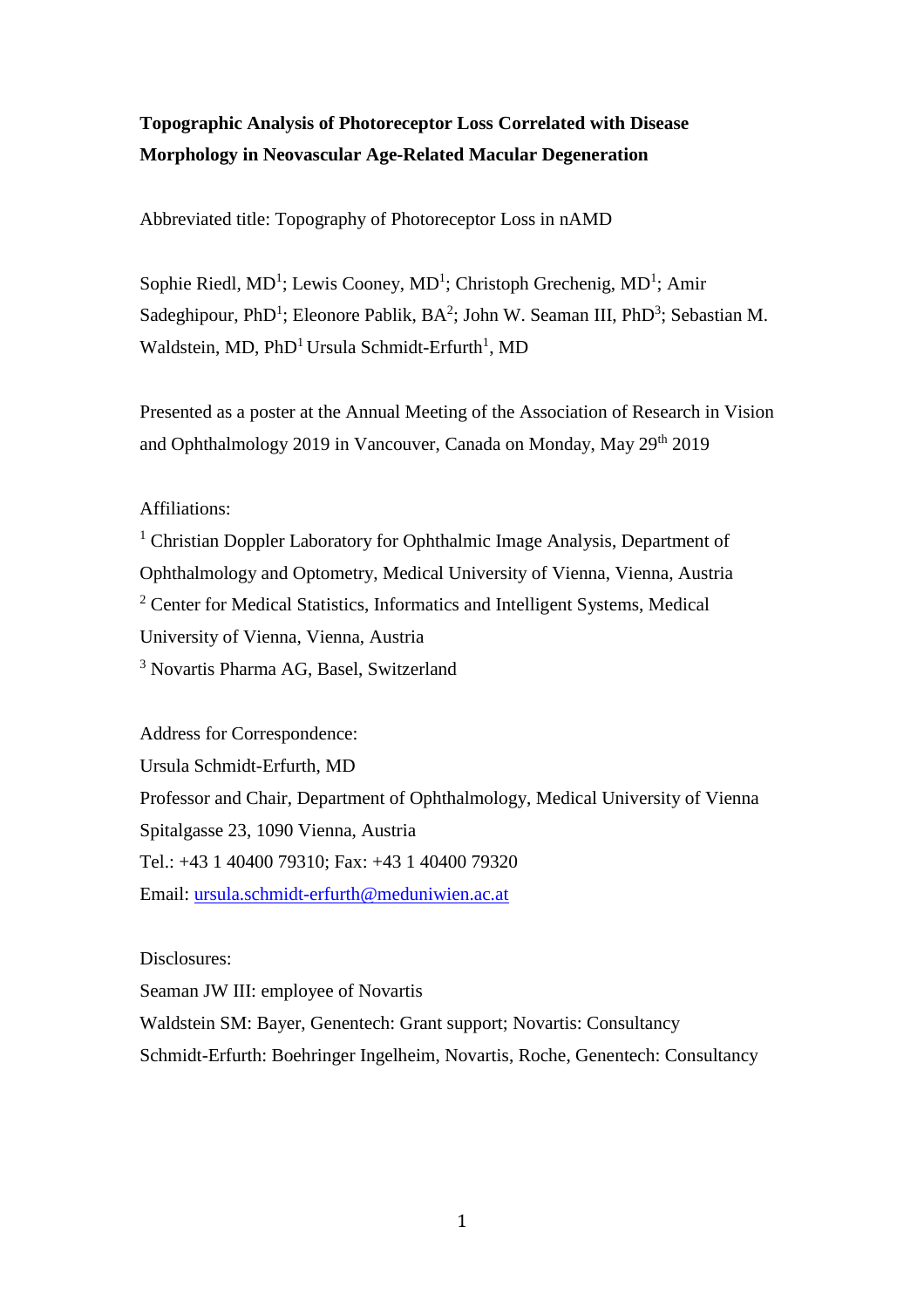## **Keywords:**

optical coherence tomography age-related macular degeneration anti-VEGF therapy imaging biomarkers photoreceptor subretinal fluid intraretinal fluid pigment epithelial detachment structure-function correlation retinal morphology

## **Brief summary statement:**

This study characterizes photoreceptor layer integrity during anti-VEGF therapy of neovascular AMD, based on SD-OCT data of a large prospective, multicentre trial and correlates photoreceptor status with visual function. Furthermore, we performed topographic analysis of photoreceptor integrity and fluid-related imaging biomarkers, enabling insight into spatiotemporal morphologic developments.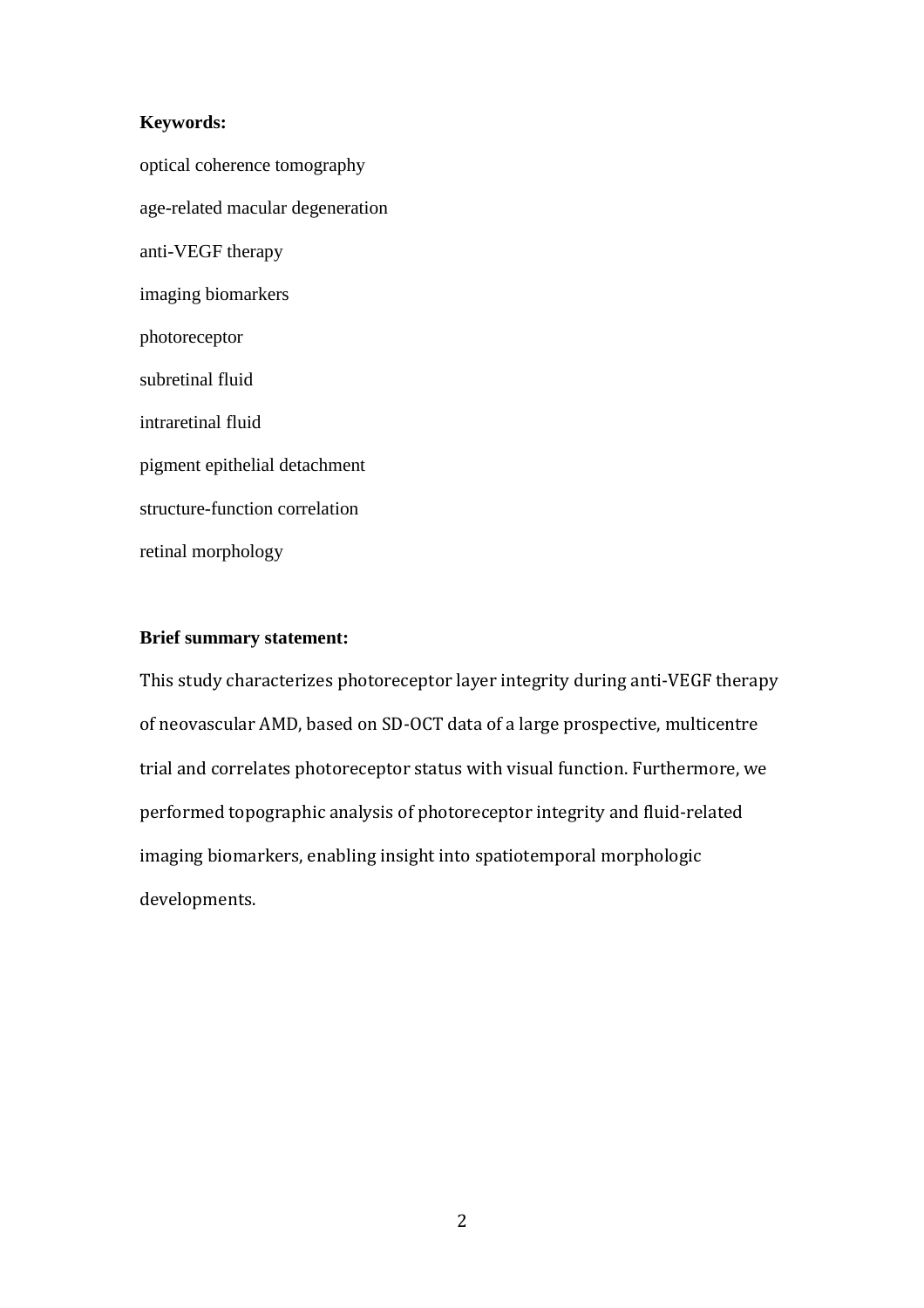#### **Abstract**

Purpose: To quantify morphologic photoreceptor integrity during anti-vascular endothelial growth factor (anti-VEGF) therapy of neovascular age-related macular degeneration (nAMD) and correlate these findings with disease morphology and function.

Methods: This presents a post-hoc analysis on SD-OCT data of 185 patients, acquired at baseline, month 3 and month 12 in a multicenter, prospective trial. Loss of the ellipsoid zone (EZ) was manually quantified in all OCT volumes. Intraretinal cystoid fluid, subretinal fluid (SRF) and pigment epithelial detachments were automatically segmented in the full volumes using validated deep learning methods. Spatiotemporal correlation of fluid markers with EZ integrity as well as bivariate analysis between EZ integrity and best-corrected visual acuity (BCVA) were performed.

Results: At baseline, EZ integrity was predominantly impaired in the fovea, showing progressive recovery during anti-VEGF therapy. Topographic analysis at baseline revealed EZ integrity to be more likely intact in areas with SRF and vice versa. Moreover, we observed a correlation between EZ integrity and resolution of SRF. Foveal EZ integrity correlated with BCVA at all timepoints.

Conclusion: Improvement of EZ integrity during anti-VEGF therapy of nAMD occurred predominantly in the fovea. Photoreceptor integrity correlated with BCVA. EZ integrity was preserved in areas of SRF and showed deterioration upon SRF resolution.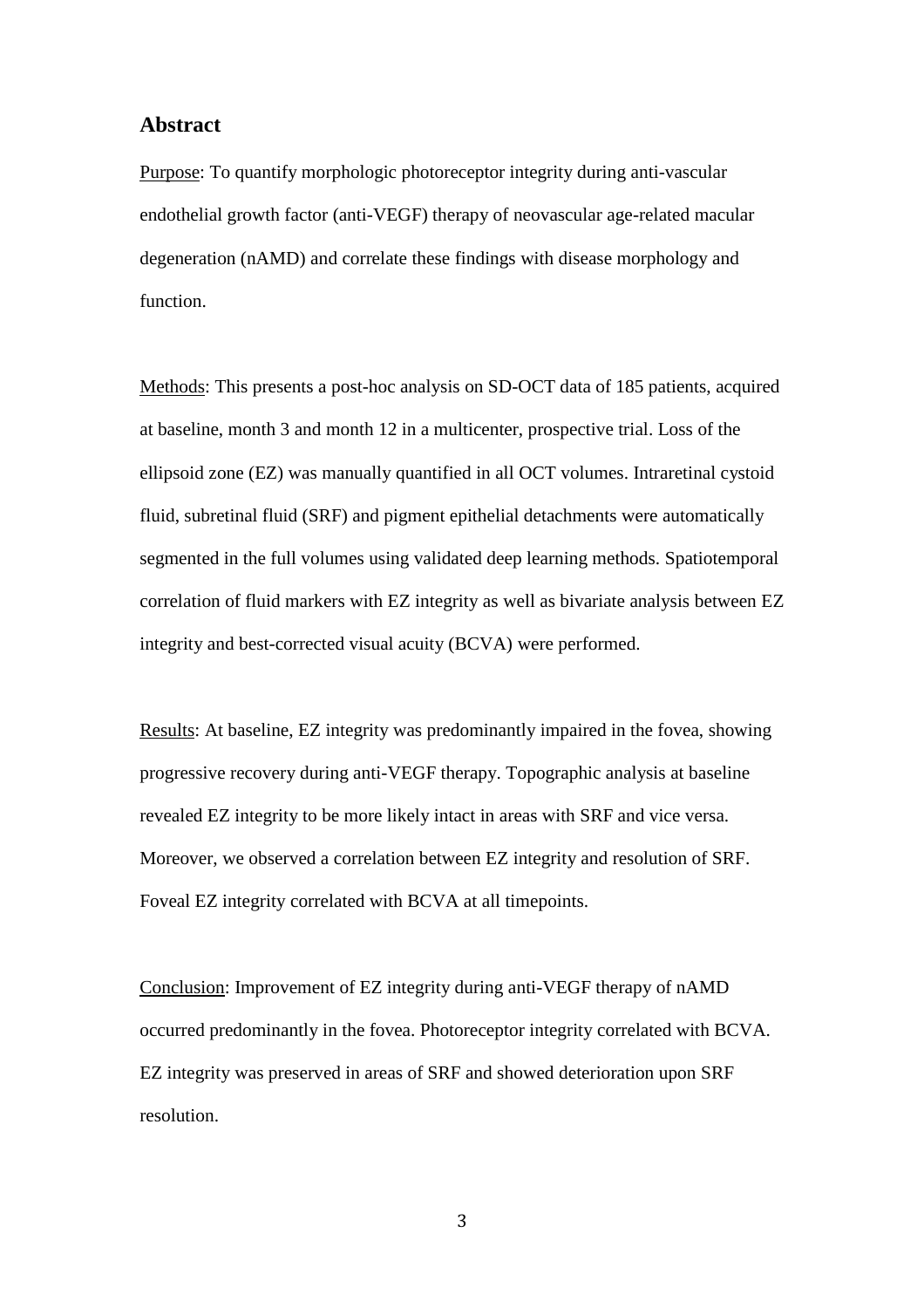## **Introduction**

The benefit of intravitreal therapy with anti-vascular endothelial growth factor (anti-VEGF) agents in neovascular age-related macular degeneration (nAMD) is well established.<sup>1</sup> In pivotal clinical trials as well as in real world settings, patients on average experienced a gain in visual function following the initiation of anti-VEGF treatment. <sup>2</sup> Some patients, however, show limited gain, no gain or even a decline in visual function despite the intervention. <sup>3</sup> Permanent damage to the neurosensory retina caused by exudation, haemorrhage, neovascular ingrowth as well as scarring are the factors prohibiting a gain in visual function during the course of anti-VEGF therapy.<sup>4</sup>

Spectral domain–optical coherence tomography (SD-OCT) has become standard of care in the diagnosis and monitoring of patients affected by nAMD.<sup>5</sup> Furthermore, by enabling detailed visualization of distinct retinal structures, SD-OCT has opened the field of research on imaging biomarkers, enhancing our understanding of the individual course of disease and facilitating personalized treatment approaches. 6 Among various morphologic features, SD-OCT offers visualization of photoreceptor substructures via so-called outer retinal hyperreflective bands. These include among others the external limiting membrane, which also consists of Müller glia processes, and the EZ, also termed inner segment/outer segment junction. Several previous studies have shown a clear correlation between photoreceptor layer integrity and visual function.<sup>7-9</sup> These analyses, however, were relatively small case series based on qualitative OCT image assessment. Quantitative analyses of photoreceptor integrity in nAMD before and during anti-VEGF therapy are lacking. Our study aims to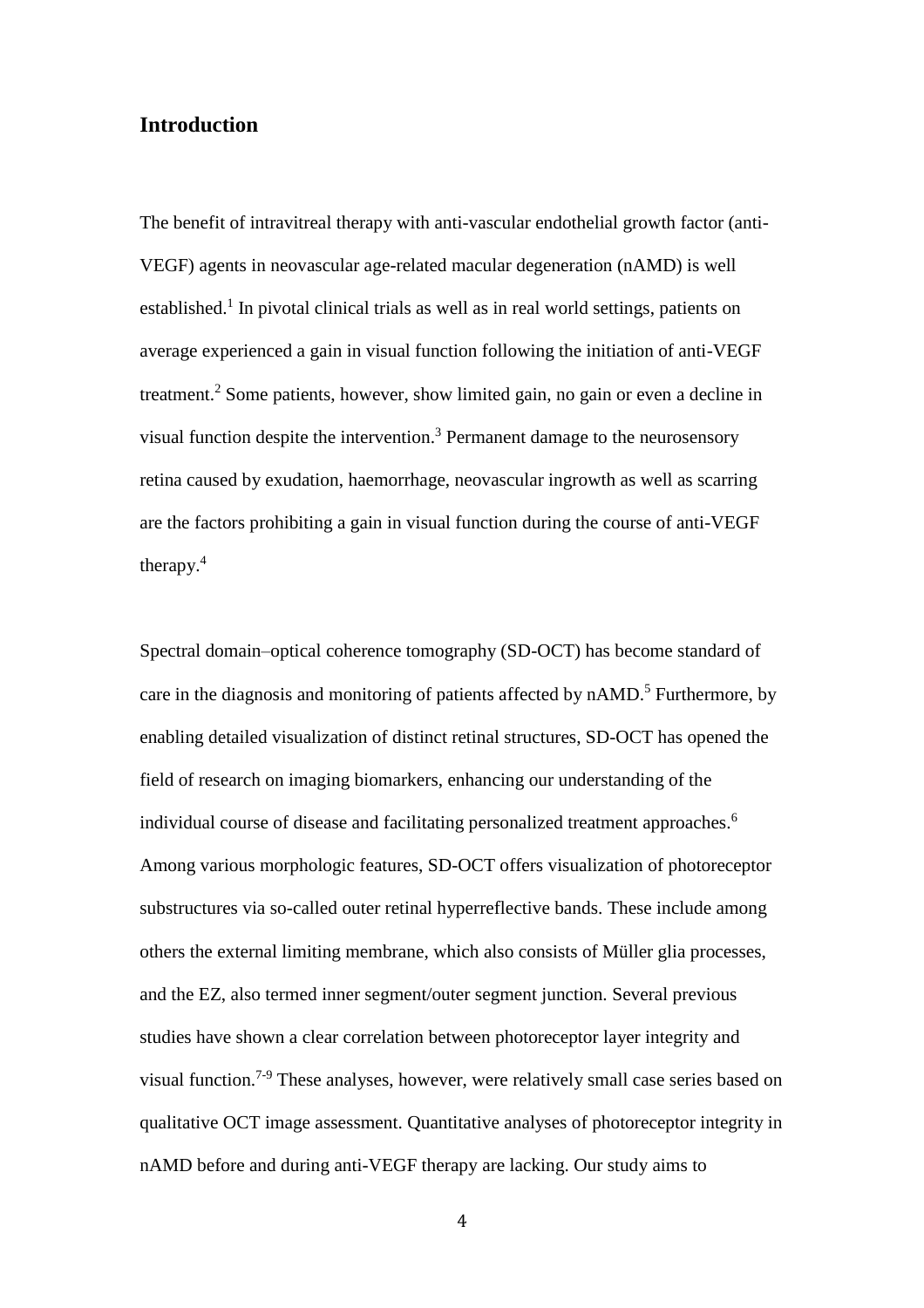characterize the condition of the photoreceptor layer during anti-VEGF therapy of nAMD in a multicentre trial using topographic as well as quantitative approaches. Moreover, we describe the restoration of EZ integrity, occurring predominantly in the fovea. We present three-dimensional analyses of the association between EZ integrity and major imaging biomarkers in nAMD, such as intraretinal cystoid fluid (IRC), subretinal fluid (SRF) and pigment epithelial detachment (PED), identified by methods of artificial intelligence.

## **Methods**

#### Study design and participants

This is a post-hoc analysis of a prospective, randomized, controlled clinical trial using 0.5mg Ranibizumab (Lucentis) in an as-needed regimen (OCTAVE; clinicaltrials.gov identifier: NCT01780935). Data acquired at baseline, month 3 and month 12 were included into our analysis. To be eligible for the OCTAVE trial, participants had to present with visual impairment due to active, newly diagnosed, untreated, centerinvolving macular neovascularization (MNV) due to AMD. Patients had to be aged at least 50 years. All patients provided written, informed consent and institutional review board approval was obtained at each participating centre. All study procedures were conducted in accordance with the Declaration of Helsinki. Patient data was fully anonymized. Approval for this analysis was obtained from the Ethics Committee at the Medical University of Vienna and the Study Sponsor (Novartis).

#### Imaging and functional assessments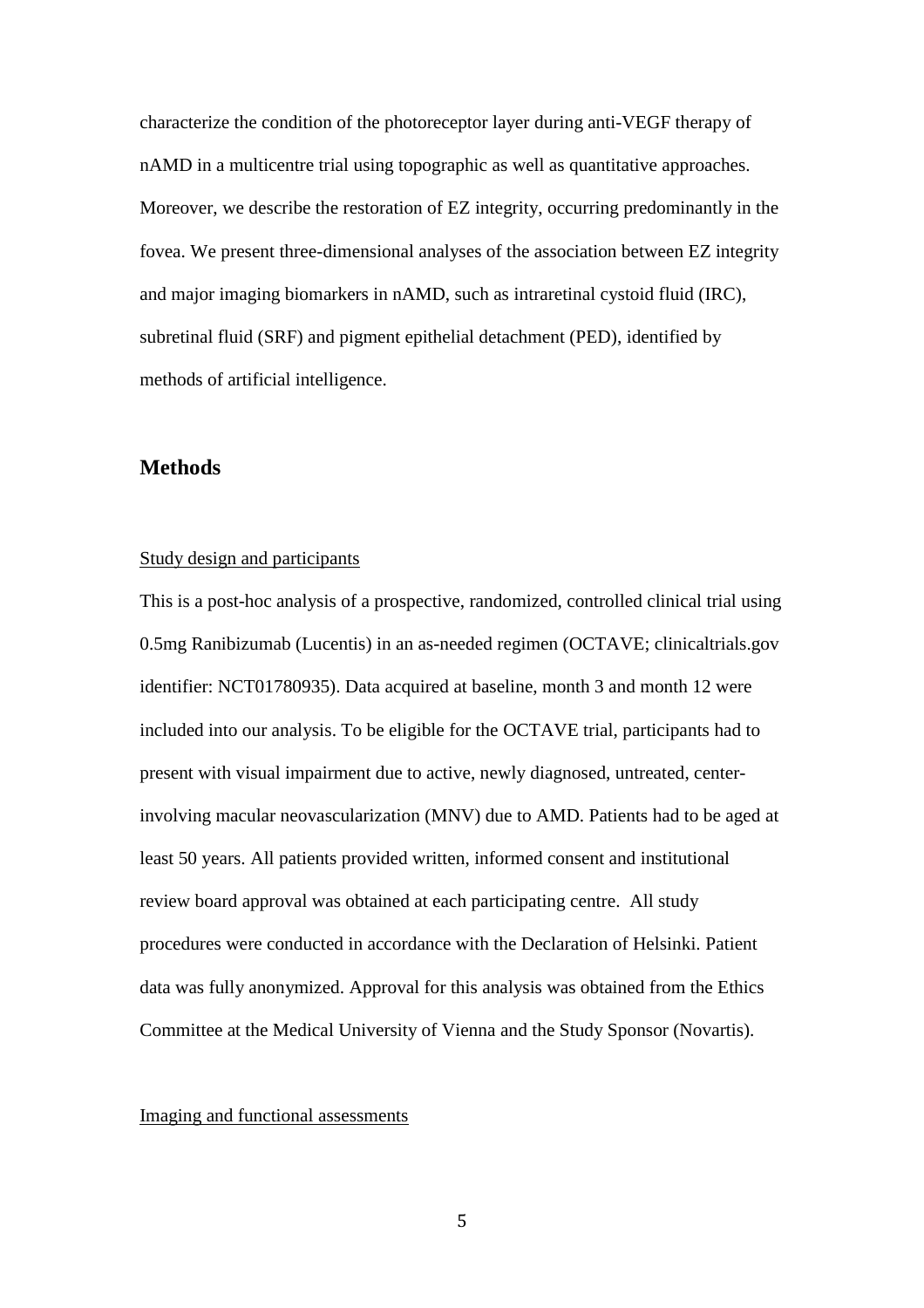Of the OCTAVE cohort (n=681), only patients imaged by Spectralis OCT (Heidelberg Engineering, Heidelberg, Germany) (n=473) were included. This selection was made because of better identification of the photoreceptor layer with Spectralis OCT due to automated real time averaging (ART).<sup>10</sup> The imaging protocol comprised OCT volume scans with 512 A-scans and 49 B-scans in a 20° by 20° field of view centered on the fovea and was performed by certified, masked examiners. ART was activated at 29 frames. Best-corrected visual acuity (BCVA) testing was performed by certified, masked examiners using Early Treatment Diabetic Retinopathy Study (ETDRS) charts.

## Image Analysis

SD-OCT resolves four hyperreflective bands in the outer retina, of which the second innermost has been termed  $EZ<sup>11</sup>$  or inner segment/outer segment junction. We specified the lack of EZ integrity as its complete focal absence in the z-axis, meaning full-thickness vertical disruptions/gaps over any distance. Annotation of focal photoreceptor disruptions was performed on each of the 49 OCT B-Scans of all patients and timepoints by a certified masked reader, supervised by a retina specialist. (Figure 1)

Automated segmentation of exudative components, comprising IRC, SRF and PED, was performed in the full volumes in order to assess spatial correspondence of these lesions with EZ integrity in a topographic manner. IRC and SRF were detected on a per-voxel basis using a fully automated, previously validated algorithm based on deep learning.<sup>12</sup> PED was segmented using the automated Iowa Reference Algorithm, developed to fit the outer boundary of retinal pigment epithelium (RPE) and Bruch's membrane.<sup>13</sup> We used a previously described size definition for PED including only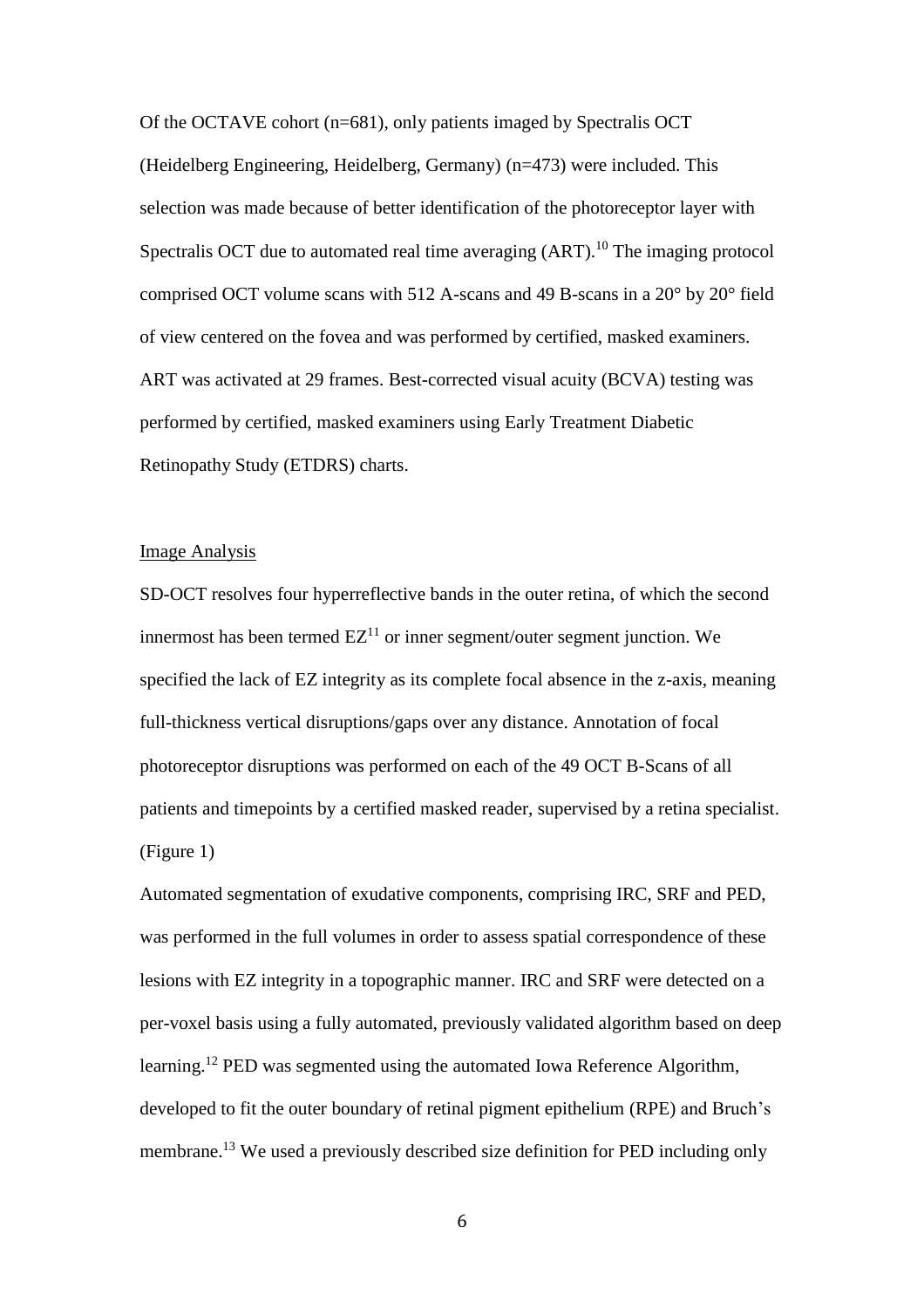lesions of more than 400 μm in width and 75 μm in height, or more than 200 μm in height.<sup>14</sup>

In addition, the presence of subretinal hyperreflective material (SHRM), fibrosis and atrophy was evaluated in the central millimetre subfield for each timepoint by a certified, masked grader. SHRM was defined as hyperreflective material located external to the retina and internal to the RPE. The presence of compact, hyperreflective material with equal or higher reflectivity compared to the RPE was graded as fibrosis. Atrophy was defined by RPE attenuation or loss with concomitant subsidence of the outer retinal layers and signal transmission to the choroid. Fovea position was manually annotated as previously described<sup>15</sup> on the basis of minimization of the retinal nerve fibre layer thickness, presence of a foveal depression and focal elongation of the photoreceptor outer segment signal to enable ETDRS grid positioning as well as spatiotemporal correlation on an intra- and interpatient level.

#### Statistical Analysis

The data set was reported using descriptive statistics. To test for statistically significant differences of photoreceptor integrity (change) between ETDRS fields and timepoints appropriate tests were chosen depending on data distribution (paired comparisons were done using Wilcoxon signed ranks test or paired t-test, whereas for unpaired group comparisons Wilcoxon rank sum test and unpaired t-Test were used). EZ integrity was compared between groups defined by the presence or absence of imaging biomarkers using analysis of variance.

Topographic correlation or dissociation of EZ disruption with IRC, SRF and PED was assessed on a per A-scan level. For each en-face pixel chi square tests including these respective pairs of features were performed over all patients. Statistically significant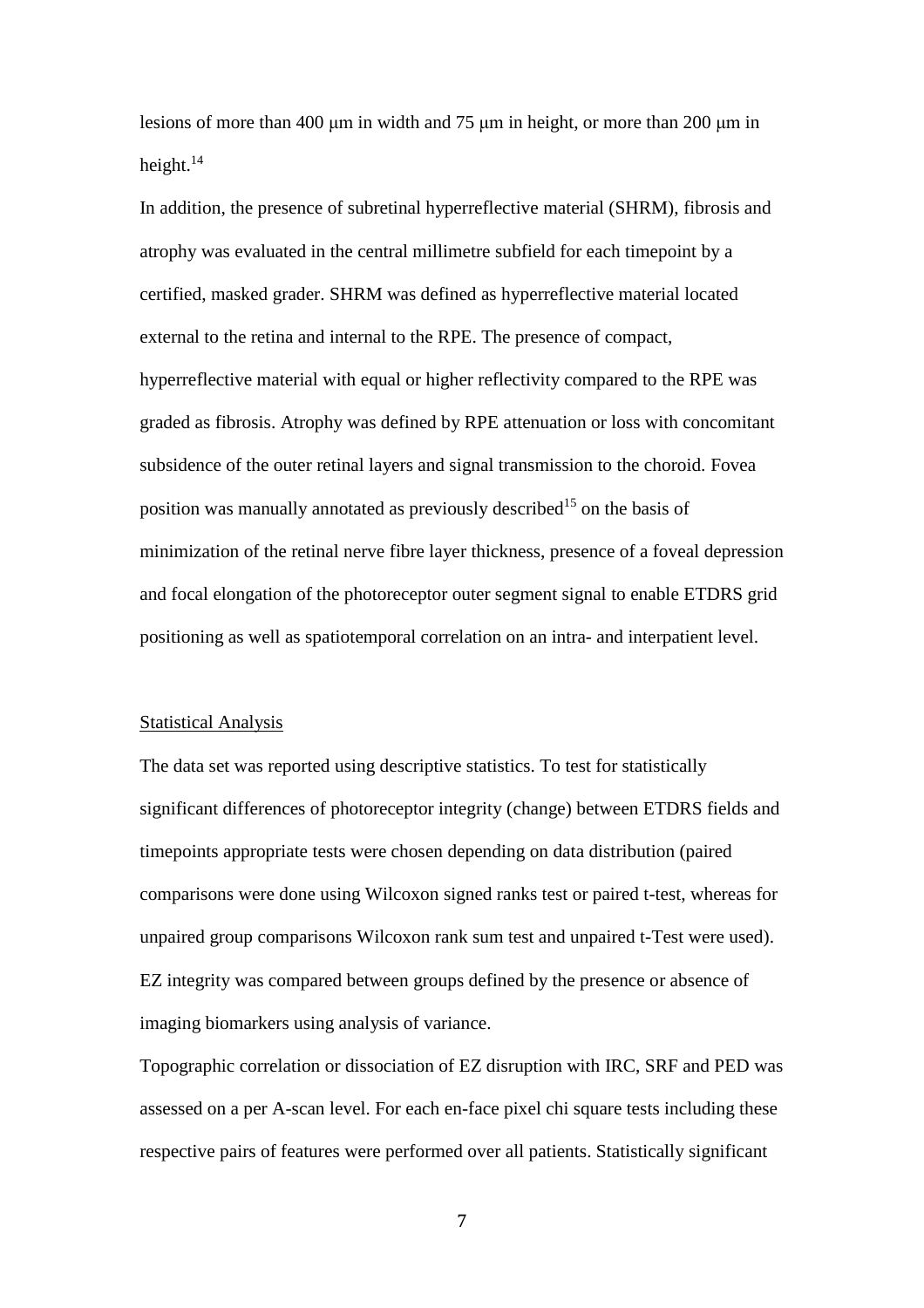odds ratios (ORs), indicating the topographic correlation or dissociation between pairs, were calculated for each pixel across all patients and presented as color-coded en-face plots. 16

To investigate correlations between EZ integrity change and change in IRC, SRF and PED area bivariate analysis was performed, reporting Pearson's correlation coefficient.

Due to the exploratory nature of the analysis, p-values below <0.05 indicate exploratory significance and adjustment for multiple testing was not performed.

## **Results**

## Data disposition and patient characteristics

Data acquired at baseline, month 3 and month 12 was available for 223 patients.38 eyes (17%) were excluded due to insufficient image quality and segmentation errors. Therefore, a total of 185 eyes of 185 patients were included into this post-hoc analysis, yielding 555 OCT volume scans and 27,195 B-scans for annotation. Mean BCVA (letter score) at baseline, month 3 and month 12 was 61.4 ( $\pm$ 12.83), 69.3 ( $\pm$ 13.45) and 69.7 (±15.77), respectively. Descriptive statistics of OCT morphology in our cohort are presented in Table 1.

#### Photoreceptor integrity at baseline and during therapy

Figure 2A shows median EZ integrity in the nine ETDRS fields at baseline, month 3 and month 12. At baseline, EZ integrity impairment was most affected pronounced in the fovea with a median integrity as low as 31% [interquartile range 0; 73]. With treatment, the EZ signal (mean ±SD) showed better recovery in the foveal area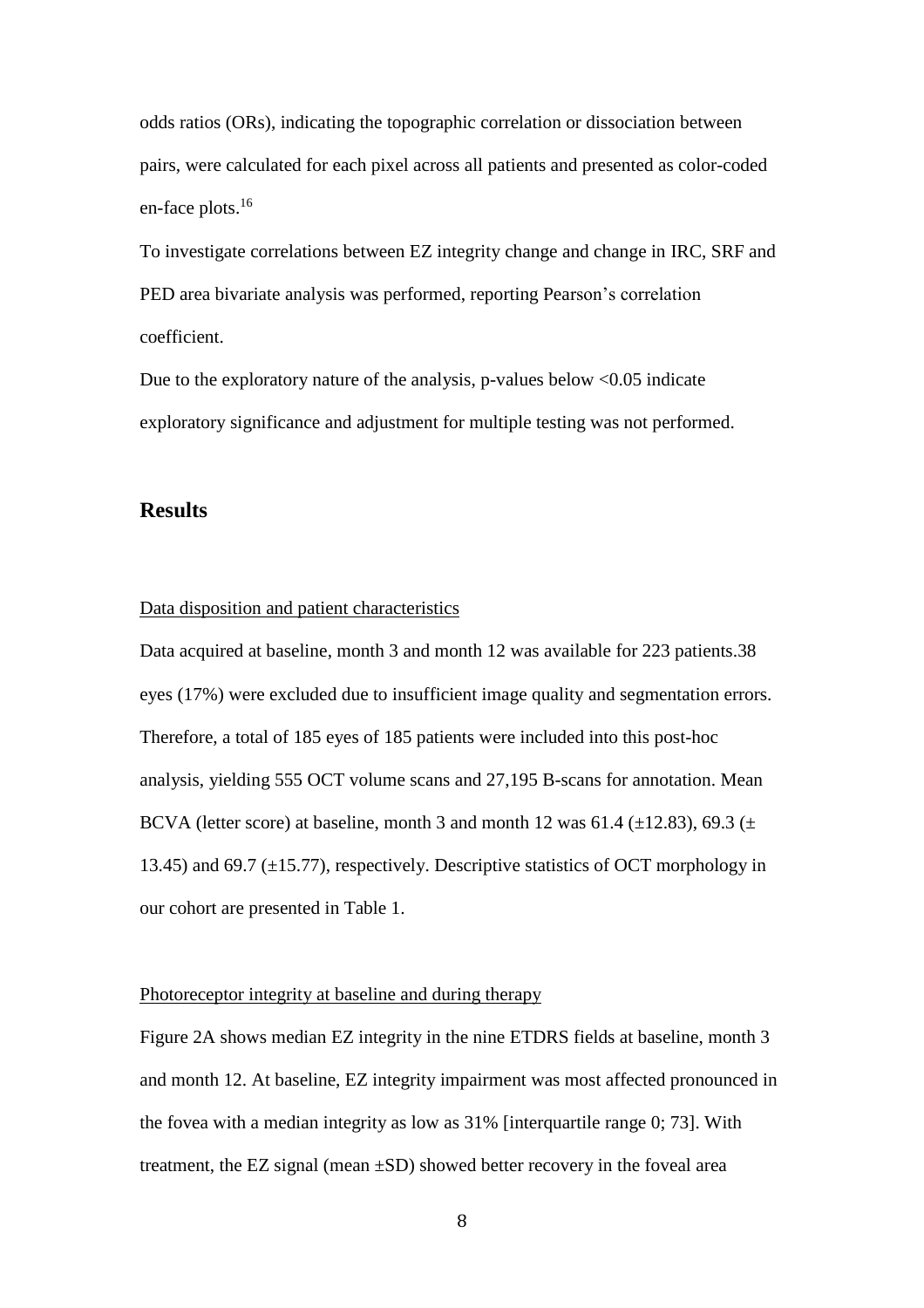compared to the extrafoveal retina from baseline to month 3 (+6%  $\pm$ 33 vs. -3%  $\pm$ 10, p<0.001), from month 3 to month 12 (+12%  $\pm 26$  vs. +4%  $\pm 7$ , p<0.001), as well as from baseline to month 12 (+18%  $\pm$ 37 vs. +1%  $\pm$ 12, p<0.001). To reflect the response of photoreceptor integrity in a spatiotemporal manner, cumulative distribution plots of EZ, which topographically illustrate photoreceptor recovery, were designed (Figure 2B). Exemplary cases are provided in Figure 3A-C.

#### Development of OCT morphology during therapy

All fluid-related markers showed a decrease in affected area following initiation of therapy (Table 1). While IRC and SRF maintained low levels of fluid area following treatment (median 0.02-0.04mm<sup>2</sup>), PED area remained higher at a median 2.88mm<sup>2</sup> and 3.32mm<sup>2</sup> at month 3 and 12, respectively. Prevalence of SHRM in the central mm decreased by 56% from baseline to month 3, while fibrosis was present in a quarter of patients at month 3 and 12 in the central mm compared to 4% at baseline. Similarly, the prevalence of atrophy tripled from baseline to 36% at month 12.

#### Correlation between photoreceptor integrity and vision

Foveal EZ integrity showed a moderate positive correlation with BCVA, with a correlation coefficient of  $r = 0.47$  at baseline,  $r = 0.64$  at month 3 and  $r = 0.63$  at month 12, respectively (Supplementary Figure 1). BCVA change and change in EZ integrity, however, did not show any meaningful correlation, neither from baseline to month 3, nor from month 3 to month 12 ( $r = -0.18$  and  $r = -0.26$ , respectively).

#### Topographic correlation of fluid markers with photoreceptor integrity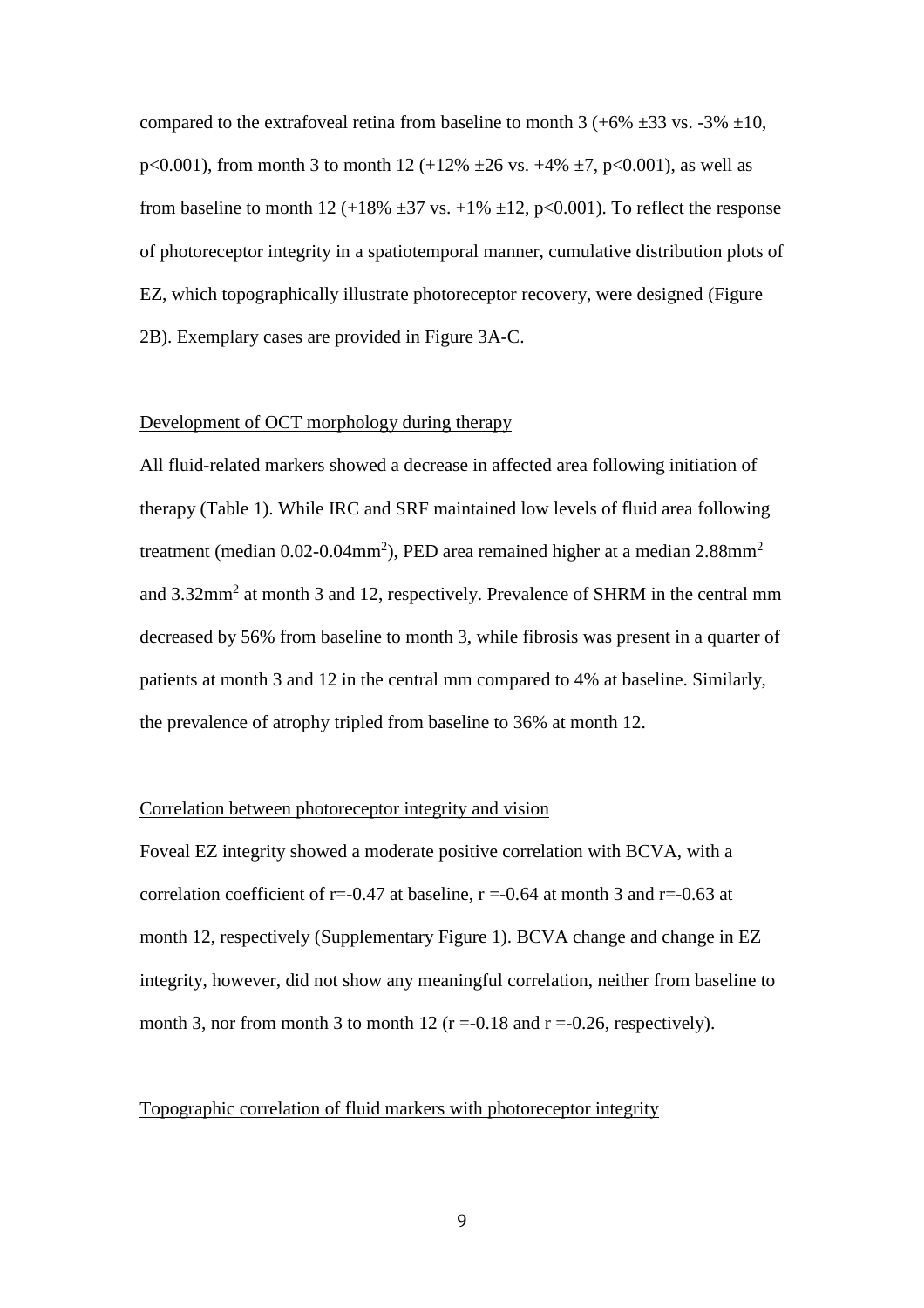Topographic per-pixel correlation between morphological photoreceptor integrity and fluid markers at baseline showed that EZ integrity was more likely to be preserved in areas with SRF and vice versa (Figure 4). Co-localization of PED and impaired EZ integrity appeared throughout the entire macular area. IRC showed a sparse positive topographic correlation with the distribution of impaired EZ integrity, i.e. areas with PED and IRC were more likely to exhibit concomitant photoreceptor impairment (Figure 4).

Fluid-related morphologic changes were assessed from baseline to month 3, as the majority of fluid resolution has been shown to occur after the initial injection<sup>17</sup>. No meaningful correlations between the change in EZ integrity from baseline to month 3 and the change in IRC or PED area could be observed. However, an inverse correlation with the change in SRF area from baseline to month 3 was revealed, i.e. resolution of SRF correlated with an decrease in EZ integrity (r=-.351, p<0.001, Supplementary Figure 2). This change in EZ integrity following resolution of SRF is also evident in spatiotemporal en-face maps (Figure 3). En-face maps occasionally also showed re-appearance of EZ integrity at month 12 in regions affected by SRF at baseline.

# Correlation of the presence of SHRM, fibrosis, atrophy and fluid markers with photoreceptor integrity

Table 2 details the results of analysis of variance between photoreceptor integrity and the presence of the most characteristic nAMD features. Patients presenting with SHRM at baseline showed significantly lower EZ integrity in the central mm at baseline (70.6% [ $\pm$ 31] vs. 33.5% [ $\pm$ 36.7], p=0.002). We observed trends of lower baseline and month 12 EZ integrity in patients with baseline IRC in the central mm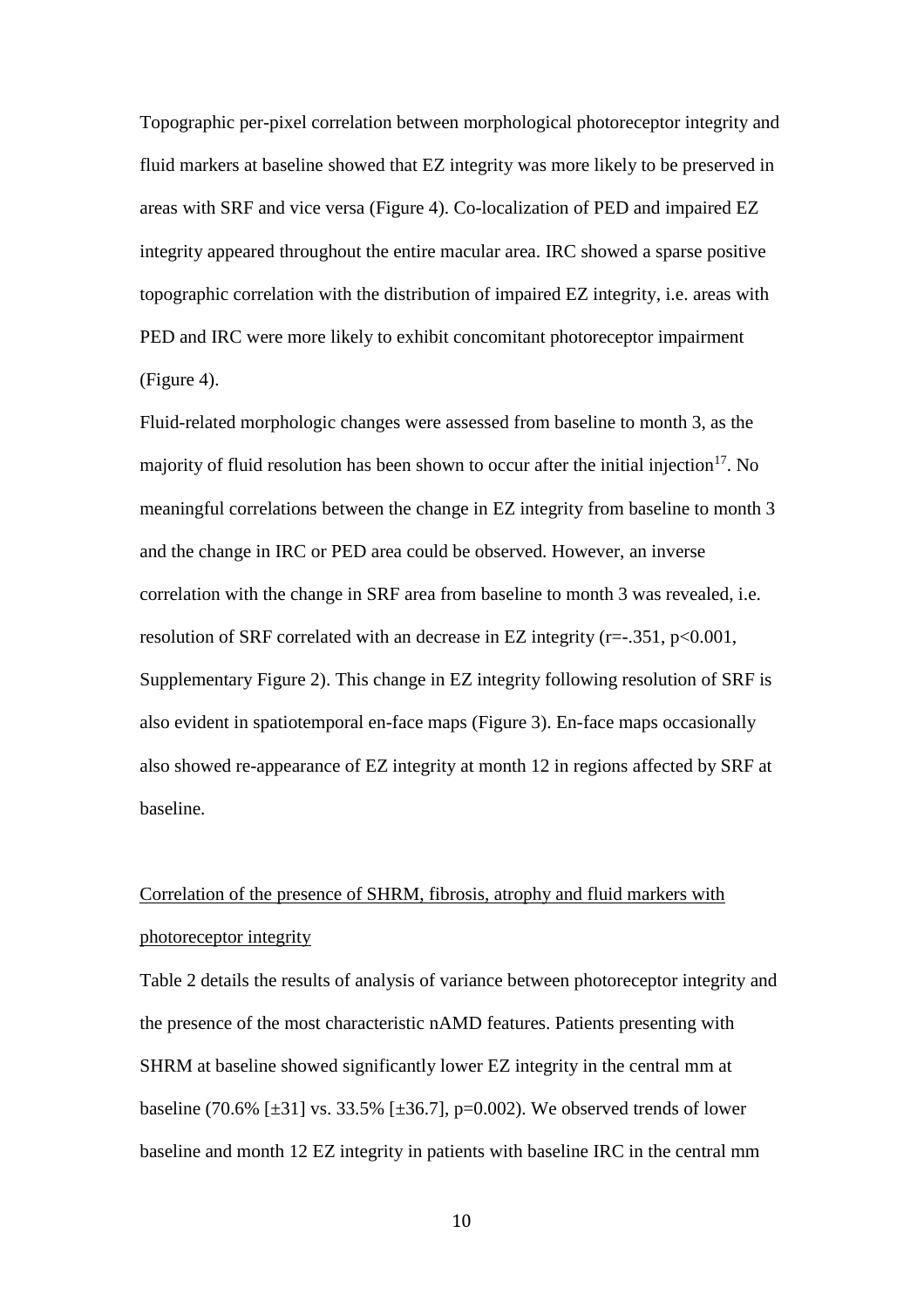and higherbaseline and month 12 EZ integrity in patients with baseline SRF in the central mm. Both did not reach exploratory significance. Furthermore, impairment of foveal EZ integrity at month 12 was greater in patients showing atrophy at month 12  $(66.5\%$  [ $\pm$ 32.4] vs. 27.5% [ $\pm$ 31.2], p<0.001). Less than 20 patients presented with fibrosis or no PED at baseline, which is why these parameters were excluded from the model. Analysis of patients presenting with SRF in the central mm at baseline, revealed greater impairment of mean foveal EZ integrity  $(57.3\% \pm 37.4)$  at month 12 in patients presenting SRF resolution (n=39) compared to 27.9% ( $\pm$ 33.4) in patients showing persistent/recurring SRF in central mm at month 12 (n=84) (p<0.001).

## **Discussion**

Research in retinal morphology during anti-VEGF therapy of nAMD has intensively focused on the presence and resolution of IRC and SRF, on changes in PED and on the development of atrophic and fibrotic stages of disease. OCT, however, also allows more detailed and difficult assessment of neurosensory retinal morphology relevant for visual function, such as that of the photoreceptor layers. Previous approaches have categorized photoreceptor integrity on OCT into presence, disruption and absence. In small studies, the recovery of photoreceptor integrity following the initiation of therapy, has been shown.<sup>7,9,18</sup> This post-hoc analysis assesses and characterizes the course of photoreceptor integrity during anti-VEGF therapy in a much larger cohort, undergoing a standardized treatment protocol. Images were not captured specifically for this analysis, but for a previously performed, prospective, multicentre, randomized trial. Furthermore, we apply a fully quantitative approach, which highlights the spatiotemporal characteristics of the course of EZ integrity and recovery.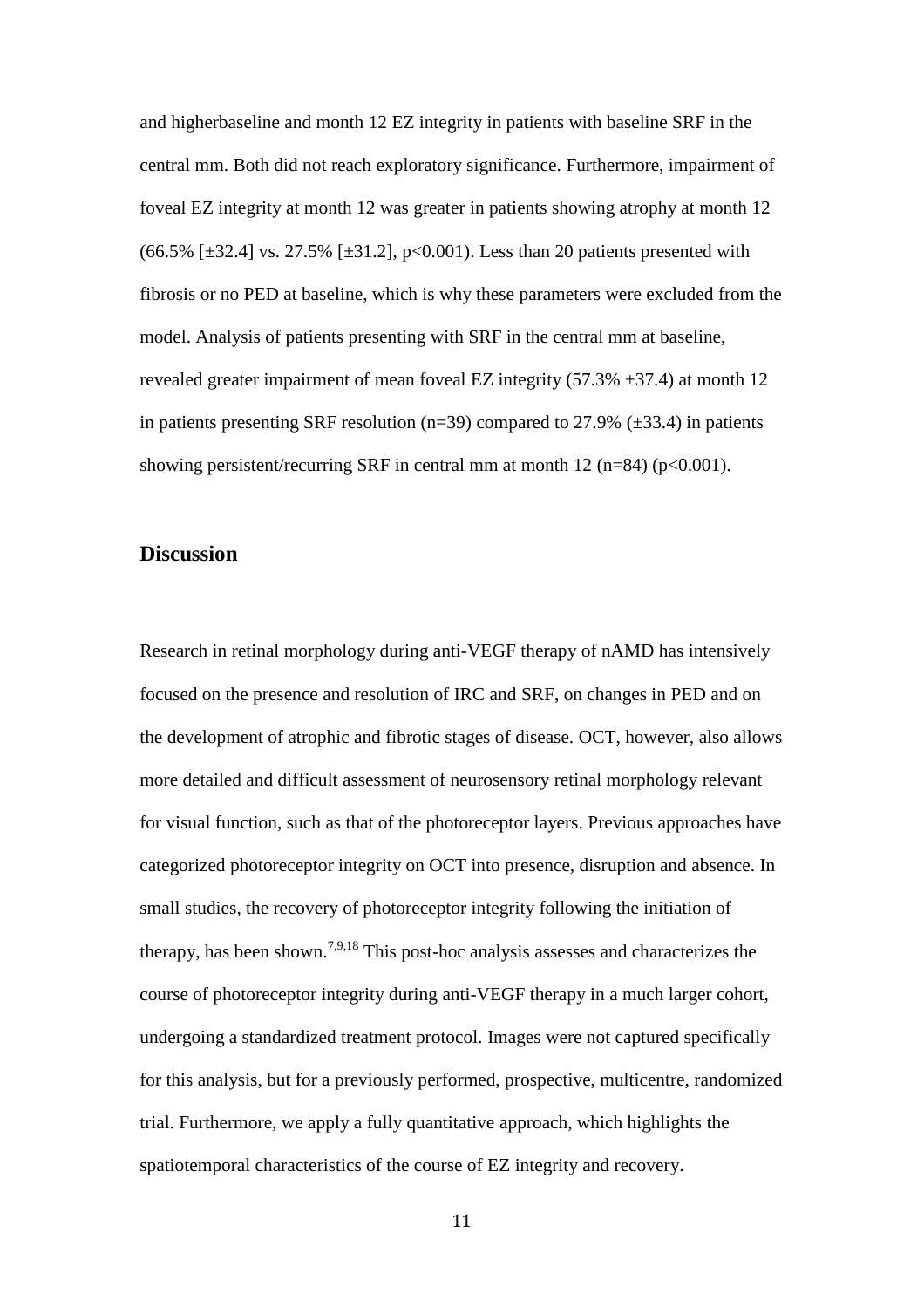In our cohort, foveal photoreceptors were profoundly impaired at baseline. This may be due to the mostly subfoveal location of the neovascular membrane, as requested by the inclusion criteria. MNV (type I, II or III) may be causative for disrupting the photoreceptor layers morphologically. Furthermore, intraretinal exudation has been shown to be mostly restricted to the macular center.<sup>16</sup> The presence of IRC is known to have a detrimental effect on the neurosensory architecture, leading to disruptions in the outer retinal layers.<sup>19</sup>

Following initiation of therapy, photoreceptor integrity increased throughout the entire macular area, predominantly in the fovea (Figure 2). Resolution of SHRM, due to regression of the MNV and consecutive realignment of photoreceptors is one possible explanation for this observation. In numerous cases the en-face topographies of EZ integrity following treatment initiation showed explicit "foveal sparing" (Figure 2B), i.e. impairment of photoreceptors was less in the fovea than in surrounding areas. This topographic distribution phenomenon of retinal lesions is seen in several acquired as well as hereditary retinal diseases, such as Bull's eye macular dystrophies and geographic atrophy and suggests protective properties of foveal microstructure.<sup>20</sup> Regeneration of the cone-enriched fovea compared to the rod-dominated parafovea might underline the increased vulnerability of rods over cones, which has been shown in normal ageing as well as in all stages of  $AMD$ .<sup>21,22</sup>

Since in this analysis assessment of photoreceptor integrity was solely based on the evaluation of OCT images, one has to keep in mind the implications for interpretation of layer disruption and supposed "regeneration". Loss of EZ signal may imply loss of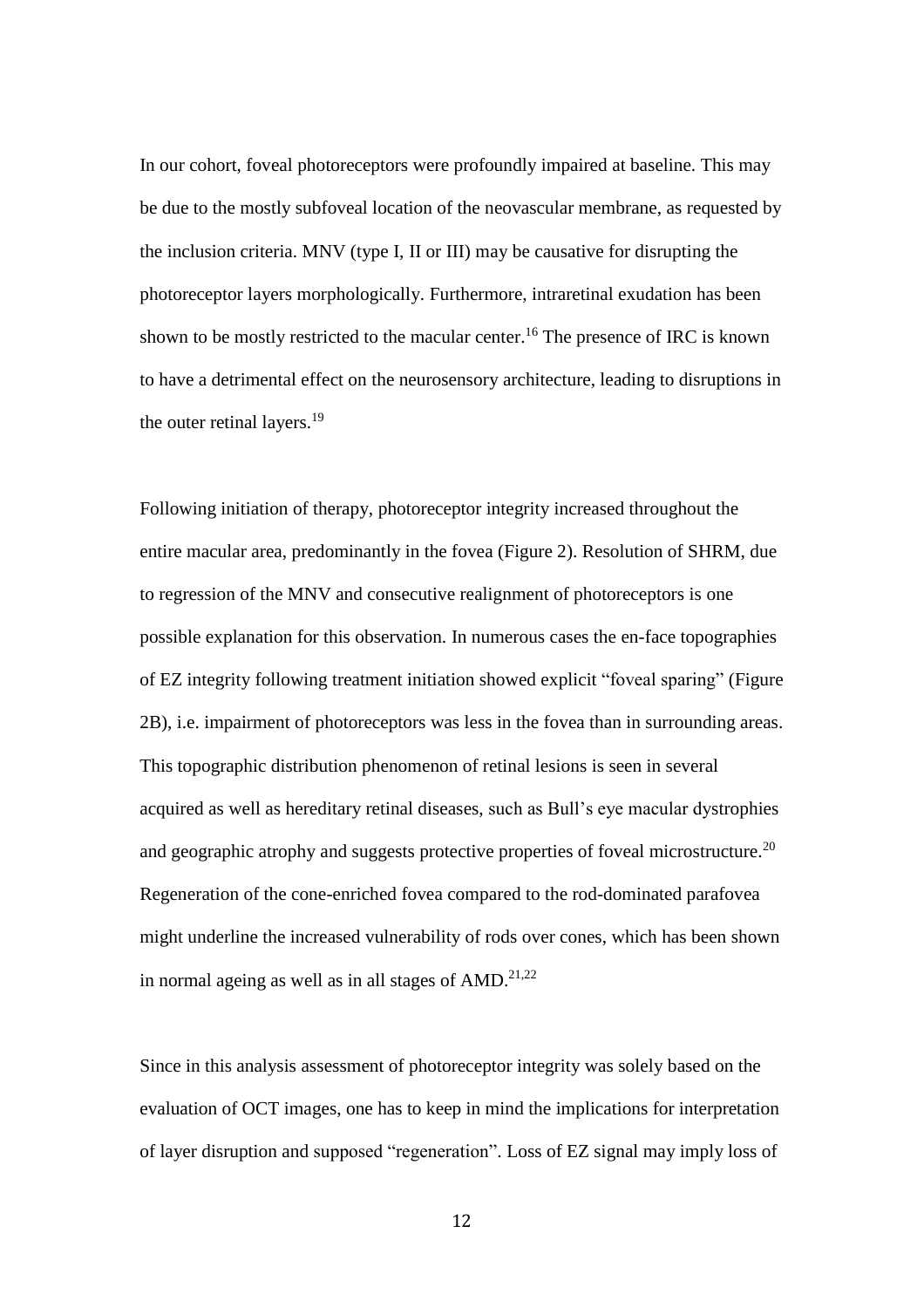photoreceptor cells. Further reasons, however, might include lateral displacement or misalignment of photoreceptor cells. Axial directionality of the incoming light has been shown to affect reflectivity in OCT, a property linked to the Stiles Crawford effect.<sup>23</sup> Consequently, axial orientation of photoreceptors might influence structural reflectivity in a similar way.

While comprehensive histologic analyses of the EZ integrity status with the actual cellular photoreceptor condition are lacking, studies investigating photoreceptors via multimodal imaging, including adaptive optics (AO) imaging, revealed decreased cone mosaic density on AO to correlate with disruption of the EZ band in OCT.<sup>24</sup> Photoreceptor morphology, whether it be rod vulnerability in AMD or cone mosaic disruption in retinal dystrophies, visualized by AO, is reported to correlate with function. 24,25

In our analysis, a correlation between photoreceptor integrity and retinal function (BCVA) was observed at baseline, month 3 and month 12. Change in photoreceptor integrity, however, did not correlate with vision change. Photopic contrast sensitivity and retinotopic ocular sensitivity measurements, derived from microperimetry testing have been shown to present more appropriate parameters when attempting to correlate visual function with morphologic changes.25,26 For example, microperimetric analyses have shown areas with SRF to show higher functional improvements than areas with intraretinal fluid or fibrovascular PED during anti-VEGF therapy of nAMD.<sup>27</sup> In general, there is a correlation between structure and function, which, however, is not tight enough to detect when morphologic changes occur over time. This has to be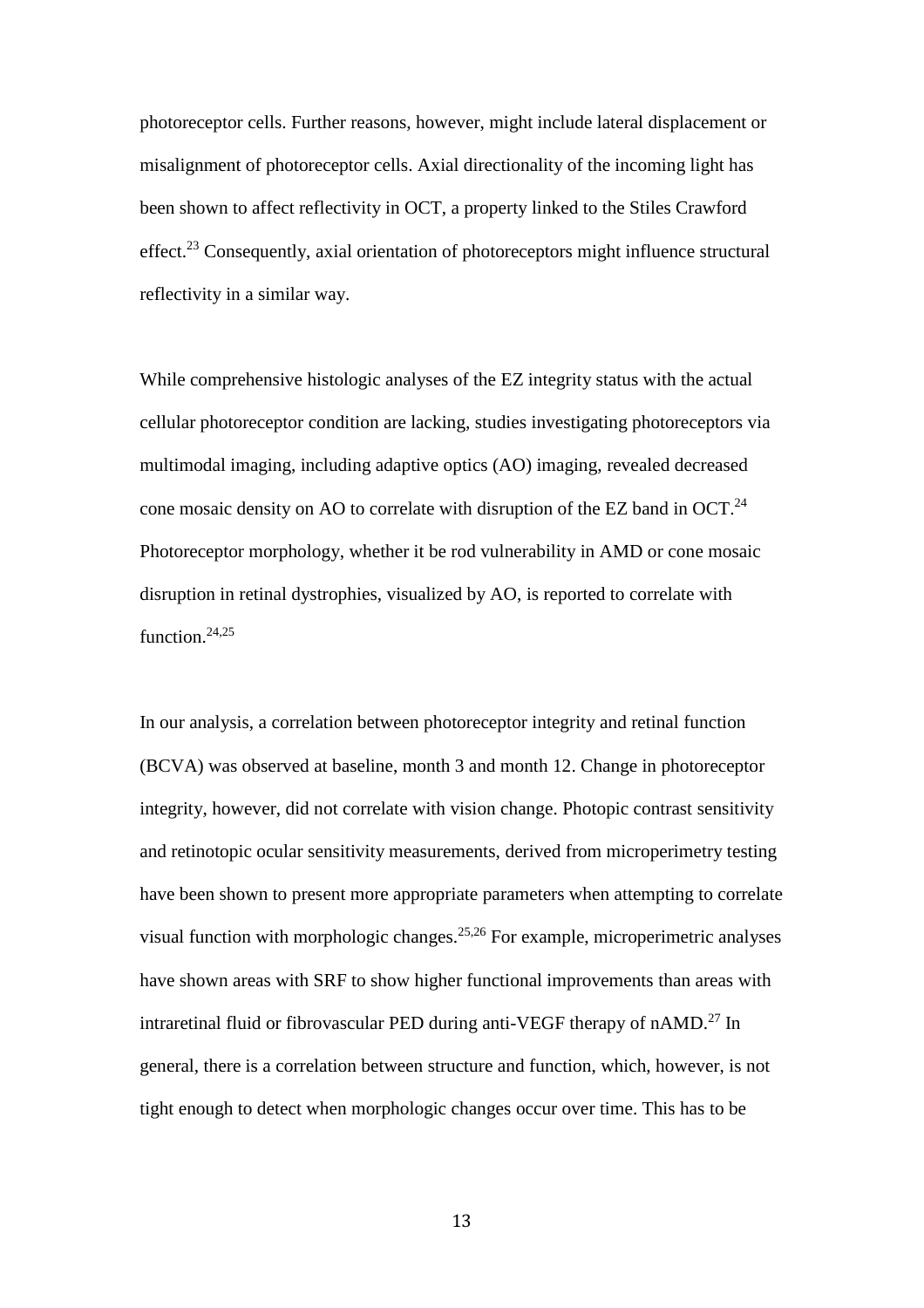considered when interpreting OCT morphology in its impact on function, as structural changes do not necessarily relate to functional loss.

In depth per-pixel analysis of the topographic correspondence between EZ integrity and IRC, SRF and PED at baseline revealed that areas with SRF are more likely to exhibit intact photoreceptors. While the EZ band often presented delineable overlying SRF, we did, however, observe qualitative alterations in thickness and reflectivity. Photoreceptor- and function-preserving properties have already previously been attributed to SRF, for instance in a post-hoc analysis of the Comparison of Agerelated Macular Degeneration Treatment Trials.<sup>28,29</sup> Furthermore, a large, prospective, multicentre, randomized treat-and-extend trial showed patients, in which some SRF was tolerated to have non-inferior functional outcomes to patients, in which treatment aimed to resolve SRF completely.<sup>30</sup> In this post-hoc analysis, the structure-preserving nature of SRF shows in a trend toward greater photoreceptor integrity at month 12 in patients presenting SRF at baseline. Most interestingly, a decrease in SRF area at month 12 correlated inversely with EZ integrity. This may be due to a real decay of photoreceptors as a results of e.g. the lack of a spatial buffer between photoreceptors and toxic metabolites or the mere misalignment of photoreceptors resulting in a decreased/missing EZ signal. By month 12, EZ recurrence was found in some parts of the region previously occupied by SRF (Figure 3). Nevertheless resolution of SRF by month 12 was associated with decreased morphologic photoreceptor integrity at the same timepoint. We may speculate recurrence of photoreceptor signal to be linked to the realignment of photoreceptors after previous misalignment caused by the "drying" effect of anti-VEGF. Functional studies, applying microperimetry testing in cases of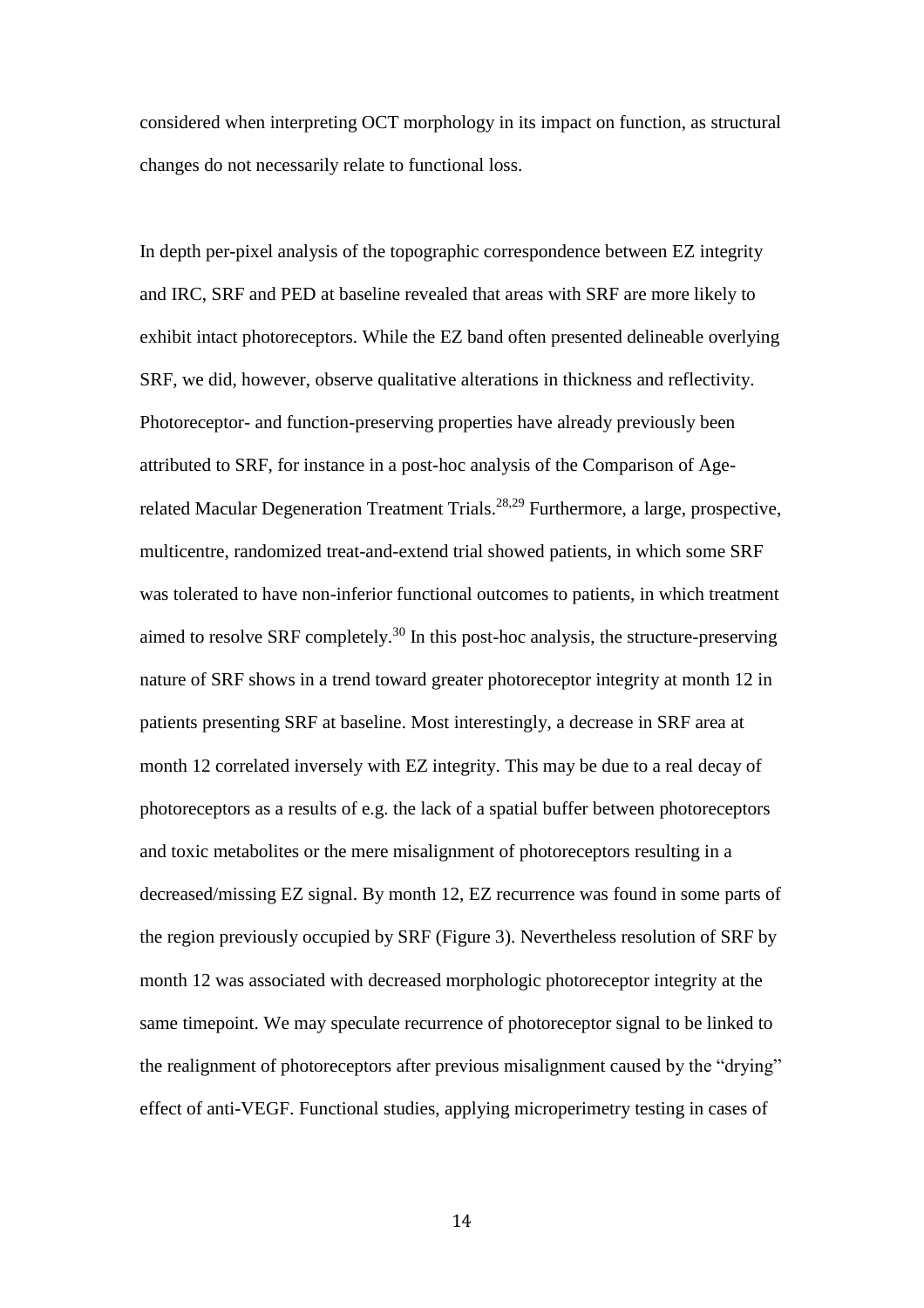SRF before and after resolution, might provide more detailed insight into structurefunction correlation of the photoreceptor layers, visualized by OCT.

SHRM in the central millimetre was associated with decreased photoreceptor integrity at baseline, however did not entail significantly decreased photoreceptor integrity at month 12. This may be due to the predominant foveal recovery, frequently observed following resolution of SHRM (Figure 3). A recently published retrospective analysis on the correlation between SHRM and visual acuity goes in line with our findings.<sup>31</sup> In this analysis, disappearance of SHRM was more closely associated with intact EZ, whereas compact SHRM correlated with disrupted EZ. Furthermore, visual acuity was there shown to improve upon SHRM disappearance. We observed a trend toward less photoreceptor integrity at month 12 in patients with IRC at baseline, which is in line with the previously reported vision-deteriorating effect of intraretinal fluid.<sup>32,33</sup>As to be expected, the development of atrophy at month 12 was associated with decreased photoreceptor integrity, as was the development of fibrosis.

This analysis presents another excellent example of an application of deep learning, as this innovative, in-depth topographic approach determining localization, area and volume of features was made possible only by the automated segmentation of fluid compartments. Efforts are being undertaken to facilitate automated segmentation of the photoreceptor layers on OCT to further enhance our understanding of the condition of this layer during disease and therapy (Automated Quantification of Photoreceptor alteration in macular disease using Optical Coherence Tomography and Deep Learning, Orlando J et al, submitted for publication).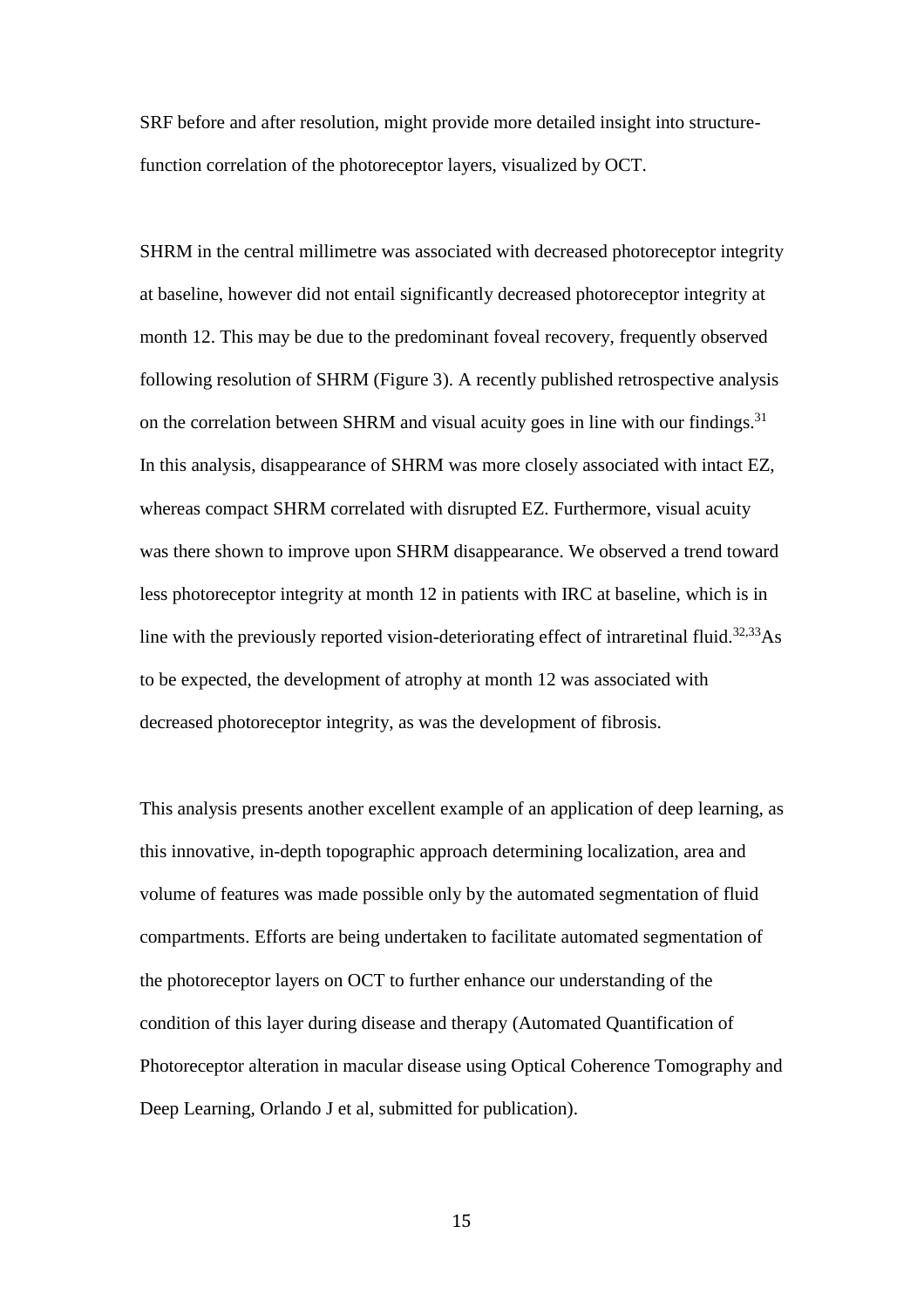Limitations of this analysis include its retrospective character and its restriction to the EZ band, as only one of the morphologic structures attributable to photoreceptors on OCT images. Furthermore, assessment of the EZ, as a very fine structure, is naturally dependent on local image quality. Visualization by OCT entails inherent artefacts, such as shadowing of the photoreceptor layers by overlying structures. Advanced imaging and functional testing modalities, such as AO and microperimetry present promising approaches, which will provide further insight into these findings.

During progressive exudative disease and the course of anti-VEGF therapy it is the dysfunction, degeneration and irreversible alteration of photoreceptors that causes permanent vision loss. This pathological progression can be characterized by the course of photoreceptor integrity, visualized by SD-OCT, and correlates with concomitant features pathognomonic for nAMD. We show profound impairment of foveal photoreceptors at baseline as well as a solid recovery of photoreceptor (signal) within the foveal area. Moreover, photoreceptor integrity correlated well with BCVA. We demonstrated a photoreceptor-protective effect of SRF. In contrast, SHRM, fibrosis, PED and IRC have a negative impact on photoreceptor integrity. The availability of automated photoreceptor segmentation methods based on artificial intelligence will offer novel horizons to quantify photoreceptor status in clinical practice in the future.

#### **Acknowledgement:**

This study was supported by the Austrian Federal Ministry of Education, Science and Research, the Austrian National Foundation for Research, Technology and Development and the Christian Doppler Research Association. The OCTAVE study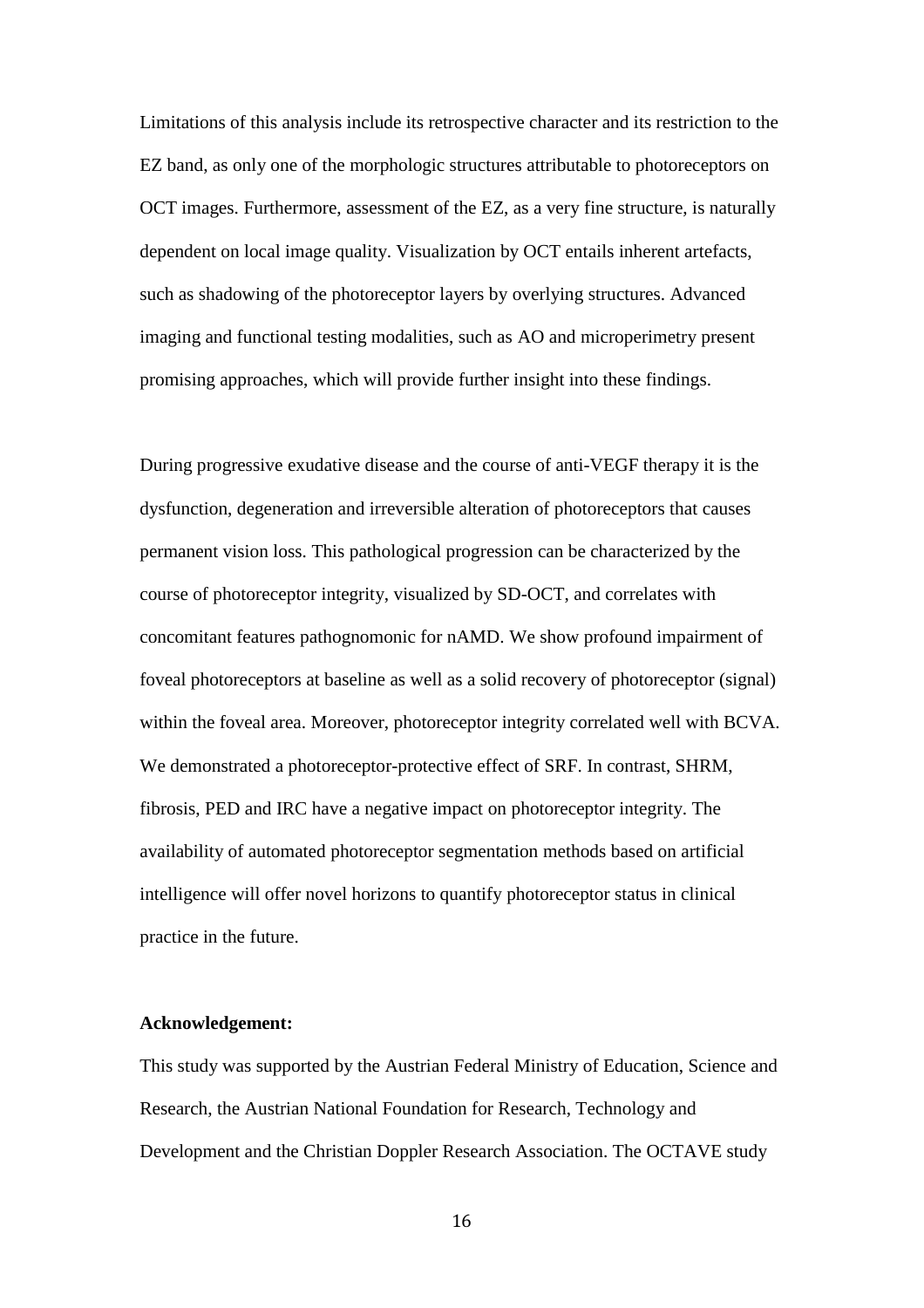was funded and conducted by Novartis. The funding organizations had no role in the design and conduct of the study; collection, management, analysis, and interpretation of the data; and preparation of the manuscript. Novartis participated in review and

approval of the manuscript and decision to submit for publication

## **References**

1. Maguire MG, Martin DF, Ying GS, et al. Five-Year Outcomes with Anti-Vascular Endothelial Growth Factor Treatment of Neovascular Age-Related Macular Degeneration: The Comparison of Age-Related Macular Degeneration Treatments Trials. Ophthalmology 2016.

2. Brown DM, Michels M, Kaiser PK, et al. Ranibizumab versus verteporfin photodynamic therapy for neovascular age-related macular degeneration: Twoyear results of the ANCHOR study. Ophthalmology 2009;116:57-65 e5.

3. Nguyen CL, Gillies MC, Nguyen V, et al. Characterisation of poor visual outcomes of neovascular age-related macular degeneration treated with antivascular endothelial growth factor agents. Ophthalmology 2018.

4. Daniel E, Toth CA, Grunwald JE, et al. Risk of scar in the comparison of age-related macular degeneration treatments trials. Ophthalmology 2014;121:656-66.

5. Schmidt-Erfurth U, Klimscha S, Waldstein SM, Bogunovic H. A view of the current and future role of optical coherence tomography in the management of age-related macular degeneration. Eye (Lond) 2017;31:26-44.

6. Schmidt-Erfurth U, Waldstein SM. A paradigm shift in imaging biomarkers in neovascular age-related macular degeneration. Prog Retin Eye Res 2016;50:1- 24.

7. Kim YM, Kim JH, Koh HJ. Improvement of photoreceptor integrity and associated visual outcome in neovascular age-related macular degeneration. Am J Ophthalmol 2012;154:164-73 e1.

8. Shin HJ, Chung H, Kim HC. Association between foveal microstructure and visual outcome in age-related macular degeneration. Retina 2011;31:1627-36.

9. Coscas F, Coscas G, Lupidi M, et al. Restoration of Outer Retinal Layers After Aflibercept Therapy in Exudative AMD: Prognostic Value. Invest Ophthalmol Vis Sci 2015;56:4129-34.

10. Sander B, Larsen M, Thrane L, Hougaard JL, Jorgensen TM. Enhanced optical coherence tomography imaging by multiple scan averaging. Br J Ophthalmol 2005;89:207-12.

11. Staurenghi G, Sadda S, Chakravarthy U, Spaide RF, International Nomenclature for Optical Coherence Tomography P. Proposed lexicon for anatomic landmarks in normal posterior segment spectral-domain optical coherence tomography: the IN\*OCT consensus. Ophthalmology 2014;121:1572- 8.

12. Schlegl T, Waldstein SM, Bogunovic H, et al. Fully Automated Detection and Quantification of Macular Fluid in OCT Using Deep Learning. Ophthalmology 2018;125:549-58.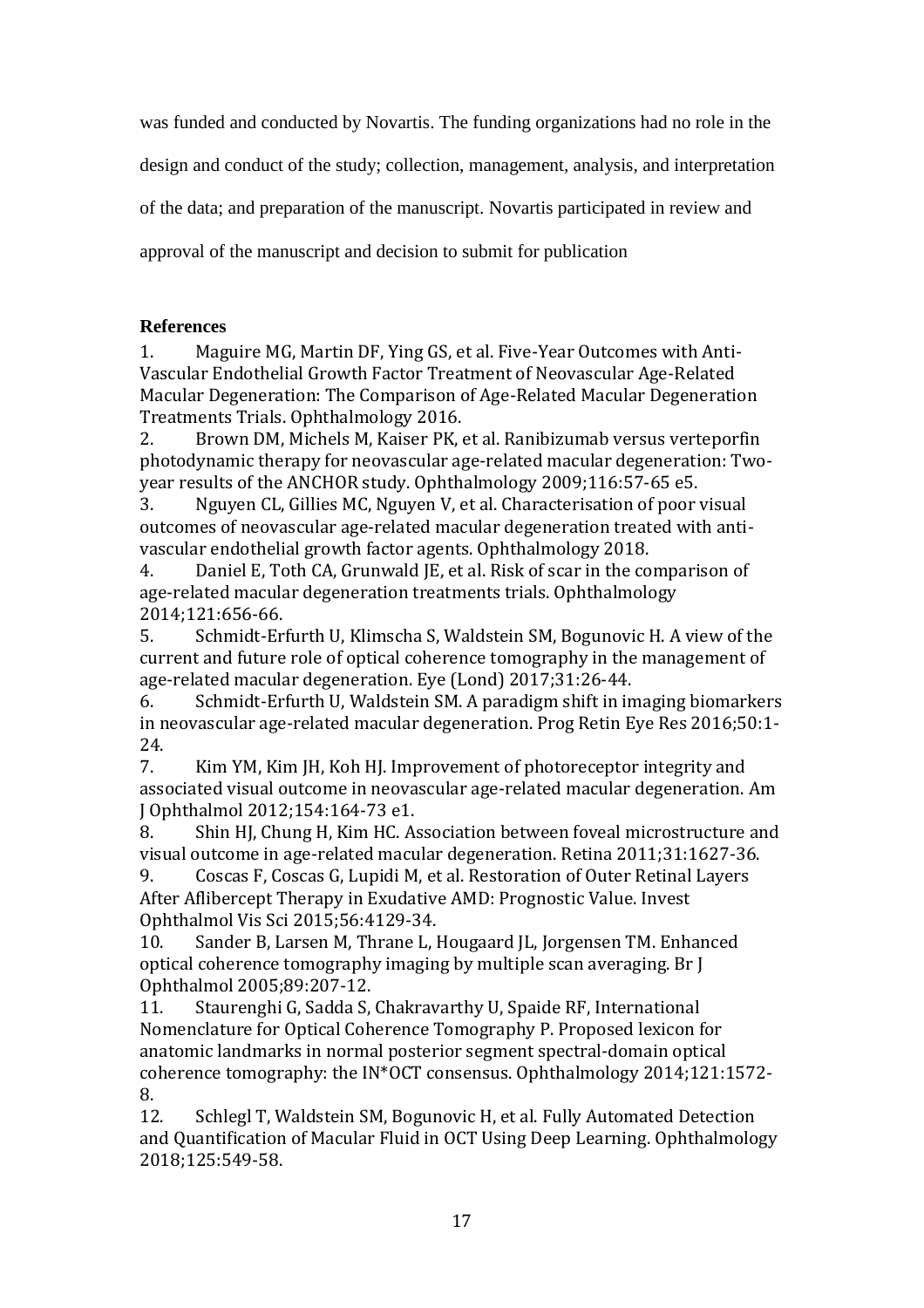13. Garvin MK, Abramoff MD, Wu X, Russell SR, Burns TL, Sonka M. Automated 3-D intraretinal layer segmentation of macular spectral-domain optical coherence tomography images. IEEE Trans Med Imaging 2009;28:1436- 47.

14. Simader C, Ritter M, Bolz M, et al. Morphologic parameters relevant for visual outcome during anti-angiogenic therapy of neovascular age-related macular degeneration. Ophthalmology 2014;121:1237-45.

15. Wu J, Waldstein SM, Montuoro A, Gerendas BS, Langs G, Schmidt-Erfurth U. Automated Fovea Detection in Spectral Domain Optical Coherence Tomography Scans of Exudative Macular Disease. Int J Biomed Imaging 2016;2016:7468953.

16. Klimscha S, Waldstein SM, Schlegl T, et al. Spatial Correspondence Between Intraretinal Fluid, Subretinal Fluid, and Pigment Epithelial Detachment in Neovascular Age-Related Macular Degeneration. Invest Ophthalmol Vis Sci 2017;58:4039-48.

17. Waldstein SM, Simader C, Staurenghi G, et al. Morphology and Visual Acuity in Aflibercept and Ranibizumab Therapy for Neovascular Age-Related Macular Degeneration in the VIEW Trials. Ophthalmology 2016;123:1521-9.

18. Sayanagi K, Sharma S, Kaiser PK. Photoreceptor status after antivascular endothelial growth factor therapy in exudative age-related macular degeneration. Br J Ophthalmol 2009;93:622-6.

19. Pelosini L, Hull CC, Boyce JF, McHugh D, Stanford MR, Marshall J. Optical coherence tomography may be used to predict visual acuity in patients with macular edema. Invest Ophthalmol Vis Sci 2011;52:2741-8.

20. Bird AC, Bok D. Why the macula? Eye (Lond) 2018;32:858-62. 21. Curcio CA. Photoreceptor topography in ageing and age-related maculopathy. Eye (Lond) 2001;15:376-83.

22. Curcio CA, Millican CL, Allen KA, Kalina RE. Aging of the human photoreceptor mosaic: evidence for selective vulnerability of rods in central retina. Invest Ophthalmol Vis Sci 1993;34:3278-96.

23. Gao W, Cense B, Zhang Y, Jonnal RS, Miller DT. Measuring retinal contributions to the optical Stiles-Crawford effect with optical coherence tomography. Opt Express 2008;16:6486-501.

24. Chen Y, Ratnam K, Sundquist SM, et al. Cone photoreceptor abnormalities correlate with vision loss in patients with Stargardt disease. Invest Ophthalmol Vis Sci 2011;52:3281-92.

25. Mones J, Rubin GS. Contrast sensitivity as an outcome measure in patients with subfoveal choroidal neovascularisation due to age-related macular degeneration. Eye (Lond) 2005;19:1142-50.

26. Parravano M, Oddone F, Tedeschi M, et al. Retinal functional changes measured by microperimetry in neovascular age-related macular degeneration treated with ranibizumab: 24-month results. Retina 2010;30:1017-24.

27. Sulzbacher F, Roberts P, Munk MR, et al. Relationship of retinal morphology and retinal sensitivity in the treatment of neovascular age-related macular degeneration using aflibercept. Invest Ophthalmol Vis Sci 2015;56:1158-67.

28. Sharma S, Toth CA, Daniel E, et al. Macular Morphology and Visual Acuity in the Second Year of the Comparison of Age-Related Macular Degeneration Treatments Trials. Ophthalmology 2016;123:865-75.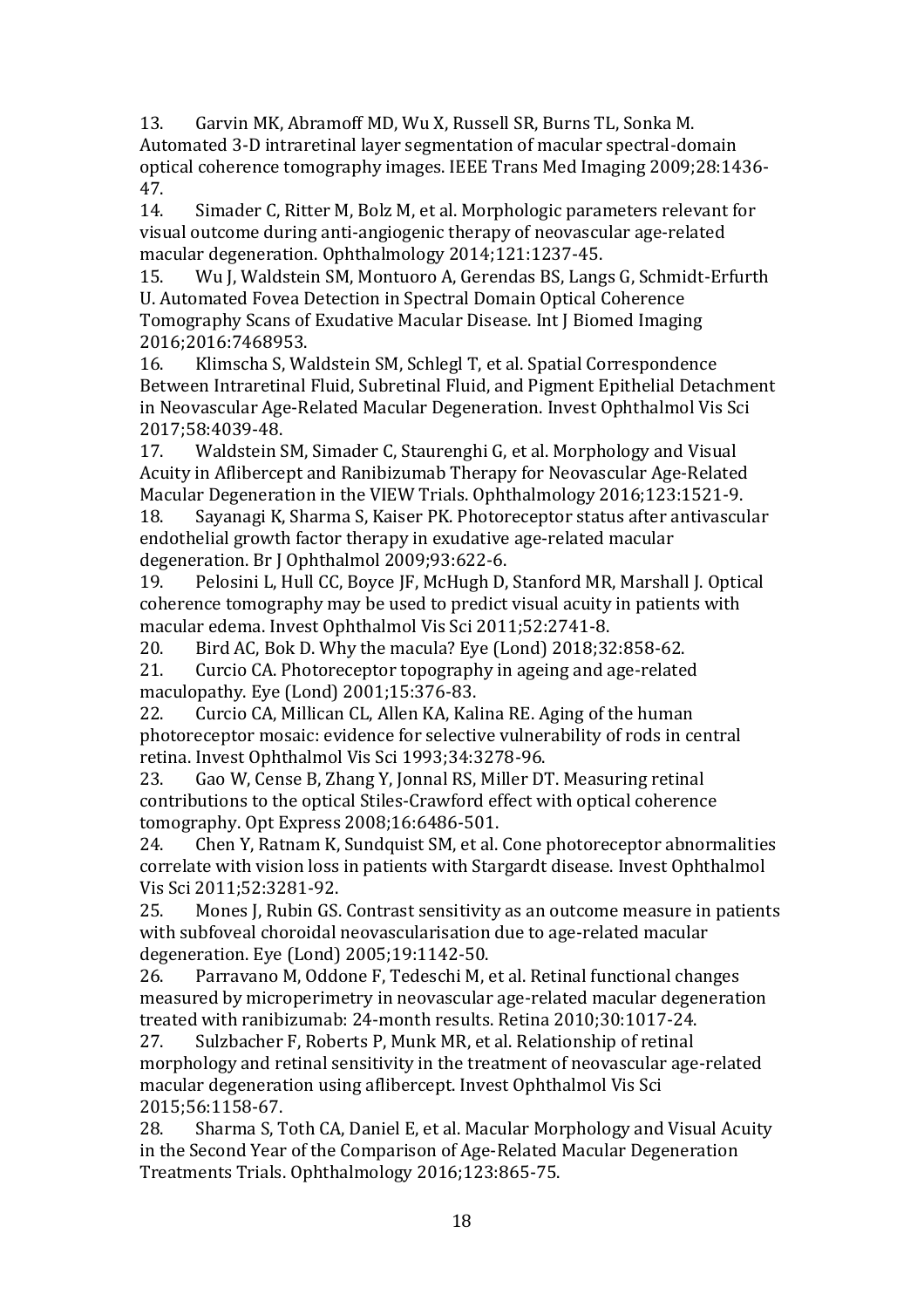29. Philip AM, Podkowinski D, Pablik E, et al. Presence of subretinal fluid at baseline preserves from photoreceptor alterations in age-related macular degeneration, diabetic macular edema and cystoid macular edema due to central retinal vein occlusion. ARVO Poster 2016.

30. Guymer RH, Markey CM, McAllister IL, et al. Tolerating Subretinal Fluid in Neovascular Age-Related Macular Degeneration Treated with Ranibizumab Using a Treat-and-Extend Regimen: FLUID Study 24-Month Results. Ophthalmology 2018.

31. Kumar JB, Stinnett S, Han JIL, Jaffe GJ. Correlation of Subretinal Hyperreflective Material Morphology and Visual Acuity in Neovascular Age-Related Macular Degeneration. Retina 2019.

32. Waldstein SM, Philip AM, Leitner R, et al. Correlation of 3-Dimensionally Quantified Intraretinal and Subretinal Fluid With Visual Acuity in Neovascular Age-Related Macular Degeneration. JAMA Ophthalmol 2016;134:182-90. 33. Schmidt-Erfurth U, Waldstein SM, Deak GG, Kundi M, Simader C. Pigment epithelial detachment followed by retinal cystoid degeneration leads to vision

loss in treatment of neovascular age-related macular degeneration. Ophthalmology 2015;122:822-32.

Figure and Table Legends:

Figure 1: Annotation of EZ disruption. (A) From left to right: Example-Bscan showing the border region of EZ integrity within a white rectangle, border region displayed in an enlarged view, A-scan based annotation of disrupted EZ (area marked yellow). External limiting membrane (ELM) is marked for descriptive purpose only. (B) Example case at baseline, month 3 and month 12: Central B-scans without (a) and with (b) annotation of EZ disruption. (c) En-face view of the area of EZ disruption per OCT volume with central B-scan marked by red line. ETDRS grid is superimposed on the en-face view.

Figure 2: A, Median EZ integrity in ETDRS subfields at baseline, month 3 and month 12. Photoreceptor integrity was lowest in the foveal center at baseline and improved with therapy. B, Spatiotemporal plots of EZ integrity. The frequency of photoreceptor disruptions over all patients is indicated in greyscale on a per-pixel level. Graphs are centered on the fovea and right eyes are mirrored to conform to left eyes. EZ integrity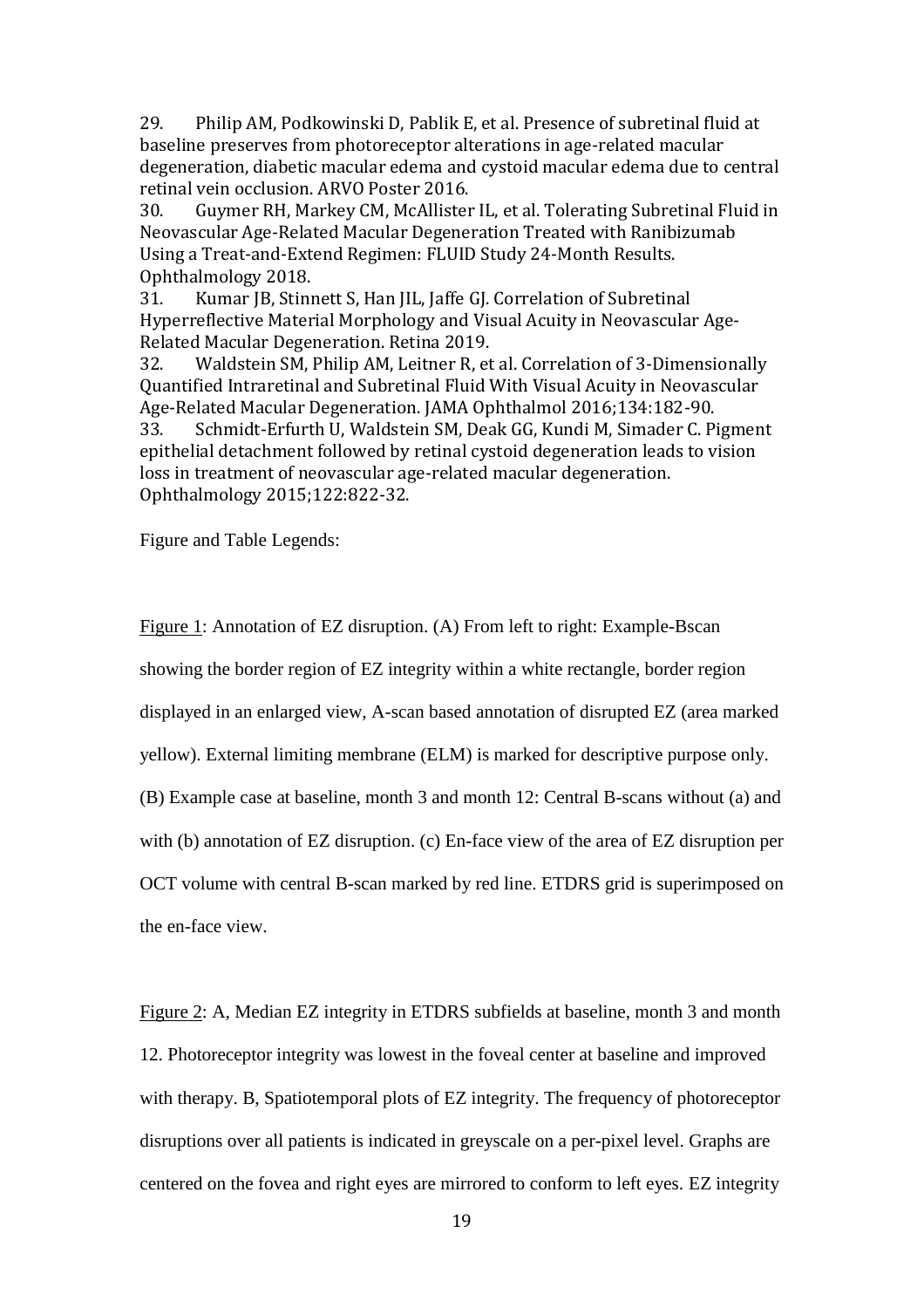was most impairmed at baseline in the foveal center. While in parafoveal areas loss of photoreceptor integrity was maintained at month 12, the foveal center demonstrated a clear recovery of the EZ signal.

Figure 3 A-C: Exemplary developments from individual patients. From top to bottom row: Central B-scan, en-face EZ integrity loss in yellow, en-face maps of IRC, SRF and PED presence at baseline (first column), month 3 (second column) and month 12 (third column). Case A shows an eye with focal impairment of EZ integrity in the fovea at baseline. Progressive resolution of SHRM and concomitant improvement in foveal EZ integrity are seen following treatment. Increasing loss of EZ integrity in the temporal para- and perifovea topographically corresponds to the area of SRF resolution. A similar pattern concerning topographic correlation of SRF resolution with loss of EZ integrity is evident in Case B and C, whereby distinct foveal sparing can be noted in the former. Case B, exhibiting fluid only in the subretinal compartment, presents largely intact EZ integrity at baseline. In contrast, case C, showing extensive IRC, SRF and PED presents with impaired EZ integrity on a larger scale, in particular in areas affected by IRC and PED. Note the patchy re-appearance of EZ at month 12 in the area affected by SRF at baseline.

#### Table 1: OCT morphology at baseline, month 3 and month 12

Figure 4: En-face per pixel odds ratio maps showing areas with significant topographic correspondence between features at baseline. Positive correspondence (log odds ratio > 0) are colored in light to dark green and dissociation (log odds ratio < 0) in yellow to red. Graphs are centered on the fovea and right eyes are mirrored to